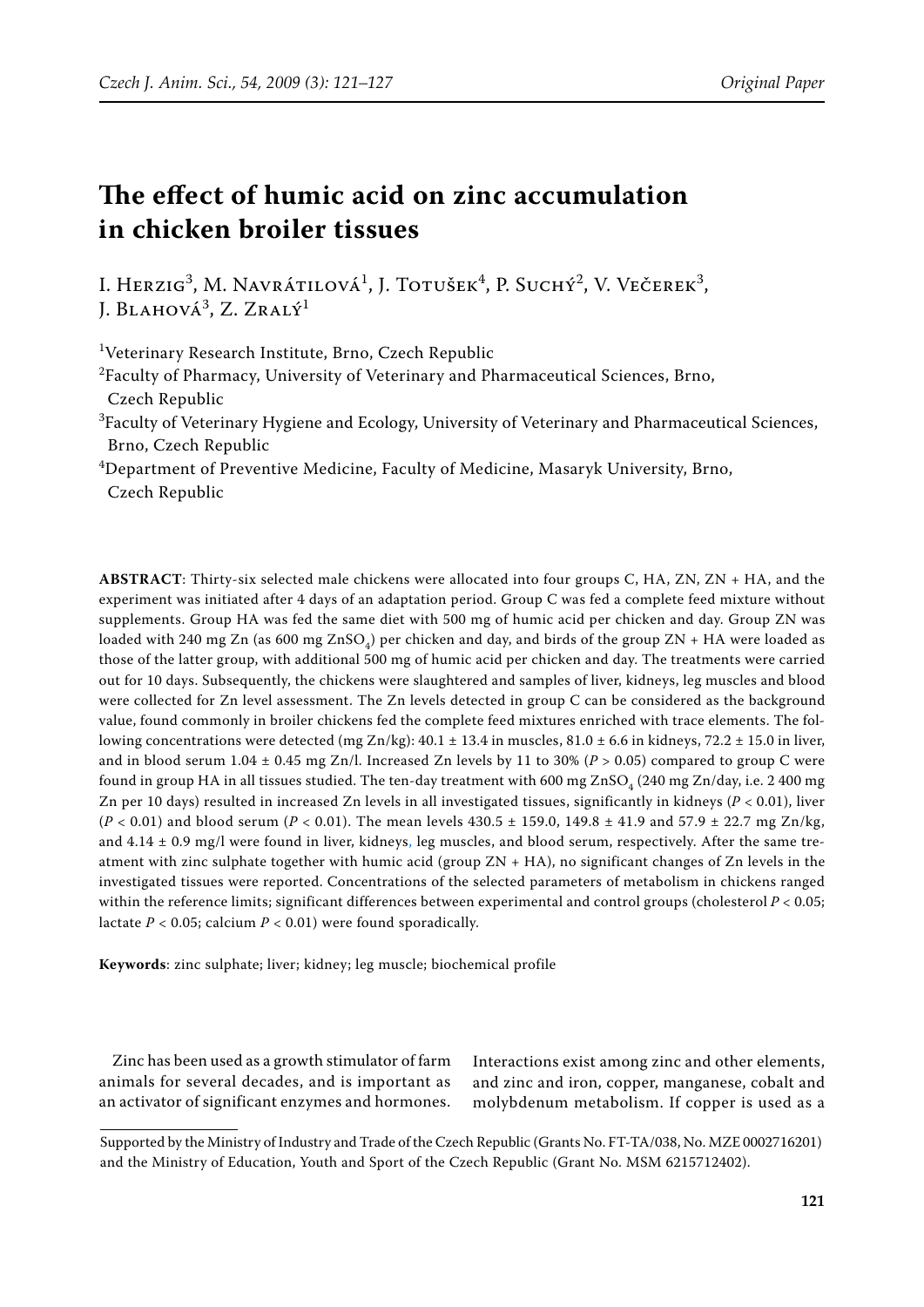growth stimulator, signs of zinc deficiency may appear in case that the zinc supply is insufficient. On the other hand, feed mixtures rich in zinc but low in copper may result in the development of anaemia. Antagonistic relations between zinc and copper lie in their competition during intestinal absorption (Van Campen and Scaife, 1967; Southern and Baker, 1983). As reported by Galyean et al. (1999), Zn, Cu, Se and Cr supplements can play a positive role in the immune response of poultry.

In veterinary practice and animal husbandry, the amounts of zinc in the rations must be monitored, particularly in pigs and poultry, where both primary and secondary deficiencies of zinc may occur. Zinc deficiency in poultry results in growth retardation, poor plumage and deficient development of leg and wing bones (ODell and Savage, 1957). Suchý et al. (1998) reported a positive effect of zinc on the testis development in male chickens.

Recently, supplementation with zinc oxide and copper sulphate has increased in some countries to promote performance and improve health status as a consequence of the ban on the use of nutritional antibiotics (Anonymous, 1997; Hansen, 2000; Pluske et al., 2002). It is worrying that the use of zinc compounds at therapeutic levels elevates Zn excretion into the environment.

Humic acids (HA) can markedly influence various chemical and biochemical processes owing to their structure. Their structure, chemical and physical properties and biological activity have been the objectives of study in different spheres (Yoruk et al., 2004; Rath et al., 2006; Van Rensburg et al., 2006; Ipek et al., 2008). HA are organic compounds which can bind metal cations. Some of the functional groups present in humic acids can act as ligands. With metals, an almost infinite number of humic-metallic complexes can be formed. Not only Zn, Cu and other trace elements, but also heavy metals such as Cd and Pb can enter these bonds (Boyd et al., 1981; Senesi et al., 1985; König et al., 1986; Kang et al., 1991; Livens, 1991).

The results and conclusions from *in vitro* experiments cannot be simply applied to *in vivo* experiments. The presence of several ions of one metal in body fluids and inside the cells, toxic metal accumulation in extracellular spaces and interactions of toxic metals with biological ligands are factors that may change the biological effect of humic acids.

The ability of humic acids to bind heavy metals was confirmed in several studies by different authors. However, studies investigating a possible effect of HA on microelements which are essential for animals and are included in mineral supplements of feed mixtures or are applied as a replacement of nutritional antibiotics appear sporadically (Islam et al., 2005). Regarding the fact that humic acids are used in horses, ruminants, pigs and poultry at the doses from 500 to 2 000 mg per kg of live weight to treat or prevent diarrhoea, dyspepsia and acute intoxication (Anonymous, 1999), the study on a relationship between humic acids and microelements is highly desirable.

The objective of our study was to investigate the effect of oral application of permitted preventive dose of HA on zinc levels in blood serum and its deposition in organs and muscles of broiler chickens.

### **MATERIAL AND METHODS**

The experiment was carried out at the experimental animal facility of the Veterinary and Pharmaceutical University, Brno, in the period March 7–22, 2007. Thirty-six selected hybrid Ross 308 male chickens with a body weight  $2\,500 \pm 306$  g, aged 45 days, were allocated into 4 groups of 9 birds each:

- Group C negative control chickens were fed the complete feed mixture BR 2 without supplements.
- Group HA positive control chickens were fed the complete feed mixture BR 2 plus 500 mg humic acid per chicken and day.
- Experimental group ZN chickens were fed the feed mixture plus 240 mg Zn (600 mg Zn $SO<sub>A</sub>$ ) per chicken and day.
- Experimental group ZN + HA chickens were fed the feed mixture plus 240 mg Zn per chicken and day, and concurrently 500 mg of humic acid per chicken and day were administered orally.

The experiment started after a 4-day adaptation period. The capsules containing Zn or HA were wetted with oil and administered on the tongue root every morning. The treatment with the substances under study was performed for 10 days; after slaughter, the liver, kidney and leg muscle samples from the right hind limb (*mm. flexores perforantus et perforati*) were collected for Zn level assessment. At the same time, blood was collected for a biochemical analysis of selected parameters (total protein, albumin, cholesterol, triacylglycerols, glucose, lactate, ALP, AST, LDH, calcium, phosphorus, magnesium, zinc). The chickens were fed the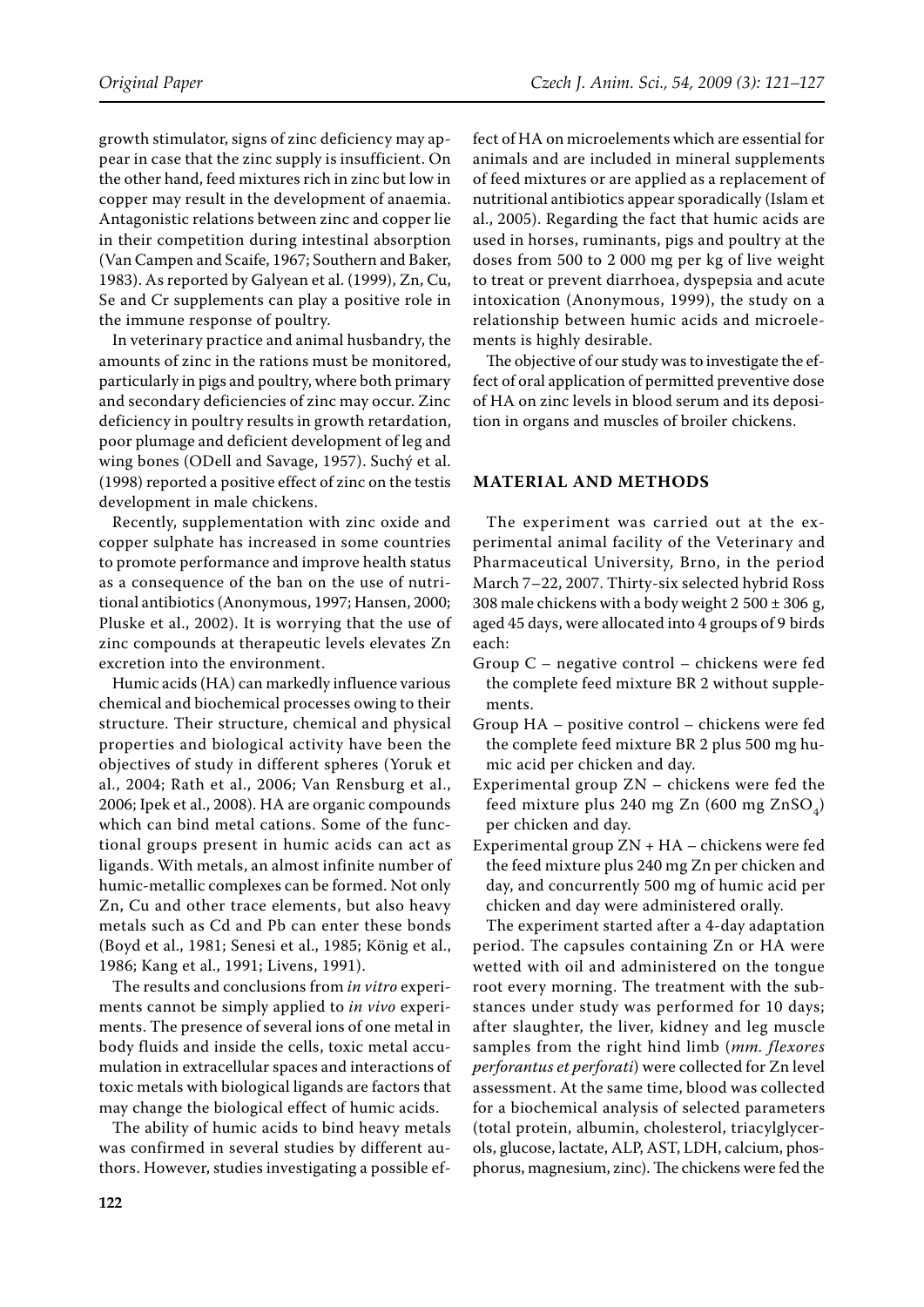| Wheat                                  | 24.80  |
|----------------------------------------|--------|
| Maize 9% crude protein                 | 35.00  |
| Soya extracted meal 46% crude protein  | 31.60  |
| Soya oil                               | 4.40   |
| Biolysin $651$                         | 0.40   |
| DL-methionine 100%                     | 0.25   |
| L-threonine 100%                       | 0.06   |
| Monocalcium phosphate MCP-F            | 1.08   |
| Salt                                   | 0.35   |
| Ground limestone                       | 1.59   |
| Vitamin/mineral suplement <sup>2</sup> | 0.23   |
| Sodium monensinate                     | 0.24   |
| Total                                  | 100.00 |
| Dry matter                             | 886.40 |
| Crude protein                          | 210.00 |
| Fat                                    | 48.20  |
| Fibre                                  | 25.70  |
| Ash                                    | 52.00  |
| ME (MJ/kg)                             | 13.12  |

Table 1. The composition of complete feed mixture (%) and the content of basic nutrients (g/kg)

<sup>1</sup>contains 50.7% of L-lysine sulphate (Evonik Degussa GmbH)

<sup>2</sup> contents of additives per 1 kg of diet: vitamin A 14 000 IU; vitamin  $D_3$  5 000 IU; vitamin K 2.45 (mg); vitamin E 52.5 (mg); vitamin B<sub>1</sub> 2.45 (mg); vitamin B<sub>2</sub> 6.75 (mg); vitamin B<sub>6</sub> 3.75 (mg); vitamin  $B_{12}$  0.022 (mg); niacin 30 (mg); folic acid 0.8 (mg); calcium pantothenate 9.75 (mg); choline chloride 750 (mg); biotin 0.088 (mg); l-lysine HCl 2.12 (g); D,L-methionine 1.85 (g); l-threonine 1.25 (g); cobalt 0.262 (mg); iodine 0.375 (mg); selenium 0.13 (mg); copper 7.00 (mg); manganese 82.5 (mg); zinc 45 (mg); iron 80 (mg); sodium 0.5 (g); phosphorus 0.15 (g); calcium 2.5 (g); avilamycin 10 (mg)

same diet and drinking water was available *ad libitum* prior to and in the experimental period. Composition of the feed mixture is shown in Table 1.

Table 2. Humic acid analysis (mass %)

### **Specification of the active substance**

Humic acid (HA) was prepared in the Research Institute of Inorganic Chemistry (Ústí nad Labem, Czech Republic) by sedimentation and centrifugation of potassium humate after coagulation with sulphuric acid at pH 1.5–1.7. HA was separated by filtration, washed with distilled water and dried in the air at room temperature. The composition of HA (batch No. B03A1) is presented in Table 2.

### **Zn assessment**

Zn content in the collected samples of liver, kidneys and muscles was detected as follows: approximately 0.8–1.0 g of fresh sample was lyophilized and then about 0.1–0.2 g of dry matter was digested in an MLS-1200 MEGA microwave system (Milestone, Italy). The content of Zn was determined by GF-AAS method using a Solaar 939 atomic absorption spectrometer (ATI Unicam, United Kingdom). Blood serum was analyzed without previous lyophilization. Two analyses were performed for each sample. The content of zinc in feed mixture, humic acid, placebo and capsule are shown in Table 3. Reliability of the analytical method used was proved by a certified reference material for trace elements DORM-2 (dogfish muscle; National Research Council, Canada).

### **Assessment of selected metabolic parameters**

Total protein, albumin, cholesterol, triacylglycerols (TAG), glucose, lactate, aspartate aminotransferase (AST), alkaline phosphatase (ALP), lactate dehydrogenase (LDH), calcium, phosphorus and magnesium blood serum levels were determined photometrically using a Cobas EMIRA biochemical analyzer (Roche Co.) with commercial kits (Biovendor – Laboratorni medicina a.s., Brno, Czech Republic).

| Sample       |       |            | Ash       |               | HА        |               |
|--------------|-------|------------|-----------|---------------|-----------|---------------|
|              | Water | Dry matter | in sample | in dry matter | in sample | in dry matter |
| <b>B03A1</b> | 9.37  | 90.63      | 3.74      | 4.13          | 86.89     | 95.87         |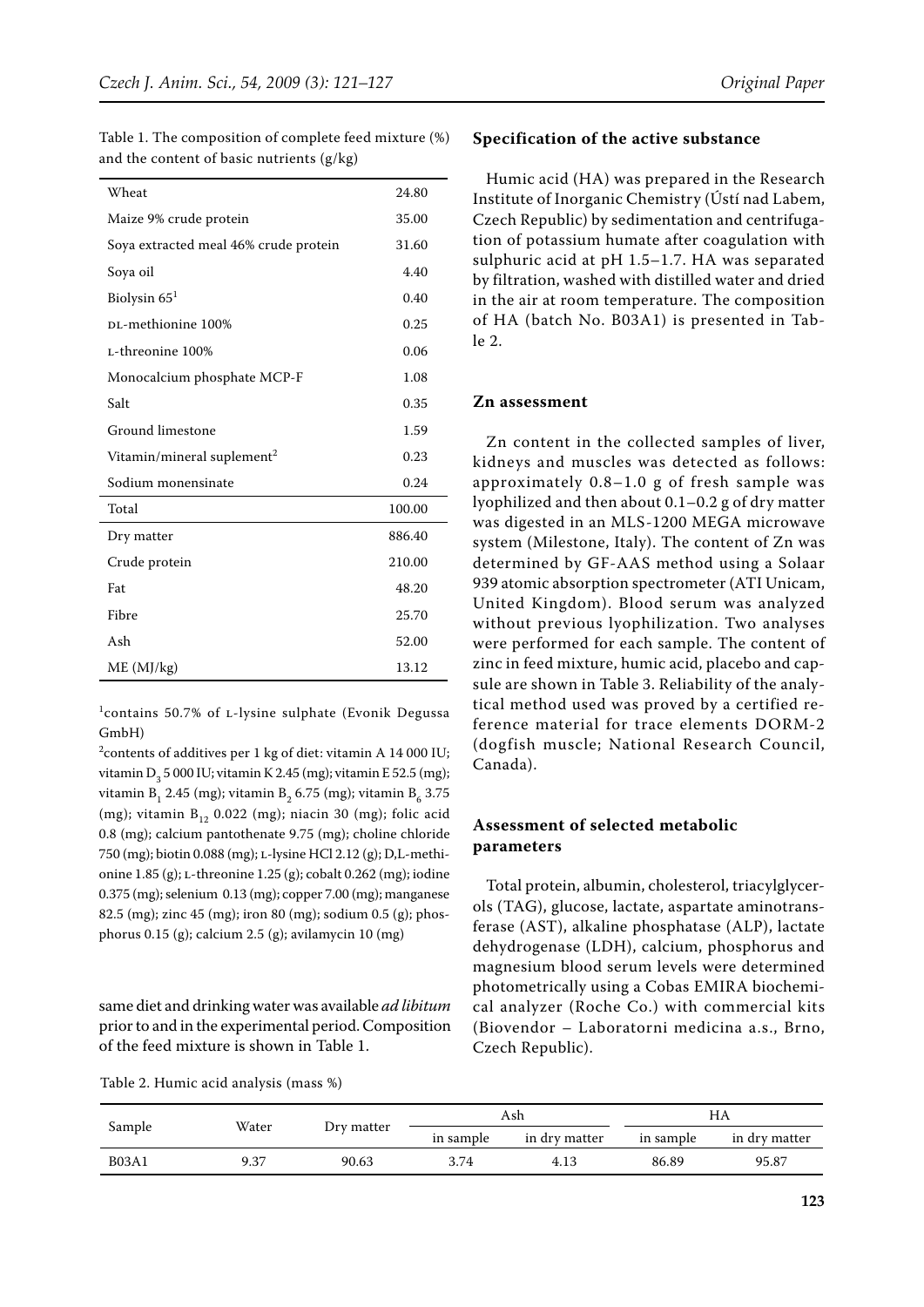| Sample       | $Zn$ (mg/kg)      |
|--------------|-------------------|
| Feed mixture | 132               |
| Humic acid   | 1.31              |
| Placebo      | 4.47              |
| Capsule      | < detection limit |

The chickens were weighed at the beginning and termination of the experimental period to the nearest 0.1 g always at the same time and at the same sequence of groups. Relative growth rate (RGR), which takes into account the initial body weight, was calculated. The following formula was used

*Yt*, *Yo* = the final and initial body weight, respectively

**Chicken body weight assessment**

for the calculation:

where:

 $q = ((Yt - Y0)/Y0) \times 100$ 

Table 3. Zinc contents in feed mixture, humic acid, placebo and capsule

## **Health status**

The health status of chickens was monitored daily. No clinical symptoms of any disease were observed. One chicken from the group ZN + HA died due to ascites diagnosed by necropsy. The patho-anatomic finding had no association with the treatment.

### **Statistical evaluation**

The obtained data were evaluated using the programme Unistat 5.1. ANOVA was used for data processing, followed by Tukey-HSD test (Zar, 1999) in order to find pairs of groups with significant differences.

### **RESULTS AND DISCUSSION**

In the negative control (group C), which was fed a complete feed mixture without supplement, the highest zinc levels were found in kidneys (81.0 ± 6.6 mg/kg) (Table 4), followed by liver (72.2  $\pm$ 15.0 mg/kg), and the lowest levels  $(40.1 \pm 13.4 \text{ mg})$ 

|              | $C(n = 9)$                 | $HA (n = 9)$                 | $ZN(n=9)$               | $ZN + HA (n = 8)$        |
|--------------|----------------------------|------------------------------|-------------------------|--------------------------|
|              | $x \pm SD$                 | $x \pm SD$                   | $x \pm SD$              | $x \pm SD$               |
| Muscle       | $40.1 \pm 13.4$            | $52.2 \pm 15.6$              | $57.9 \pm 22.7$         | $62.1 \pm 23.5$          |
| CV(%)        | 33.5                       | 29.9                         | 39.2                    | 37.9                     |
| Index $(\%)$ | 100                        | 130.2                        | 100                     | 107.2                    |
| Kidney       | $81.0 \pm 6.6^{\rm A}$     | $91.6 \pm 36.1^{\text{A}}$   | $149.8 \pm 41.9^B$      | $143.8 \pm 22.7^{\rm B}$ |
| CV(%)        | 8.2                        | 39.4                         | 28.0                    | 15.8                     |
| Index $(\%)$ | 100                        | 113.1                        | 100                     | 96.0                     |
| Liver        | $72.2 \pm 15.0^{\rm A}$    | $88.1 \pm 18.5^{\text{A}}$   | $430.5 \pm 159^{\rm B}$ | $416.0 \pm 183.4^B$      |
| CV(%)        | 20.7                       | 72.7                         | 36.9                    | 44.1                     |
| Index $(\%)$ | 100                        | 122.0                        | 100                     | 96.6                     |
| Blood serum  | $1.04 \pm 0.45^{\text{A}}$ | $1.16 \pm 0.26$ <sup>A</sup> | $4.14 \pm 0.9^B$        | $4.37 \pm 0.87^{\rm B}$  |
| CV(%)        | 43.5                       | 22.5                         | 21.7                    | 20.0                     |
| Index        | 100                        | 111.5                        | 100                     | 105.6                    |

Table 4. Zinc concentrations in muscles, liver, kidneys (mg/kg) and blood serum (mg/l) of chicks

<sup>A,B</sup>significant differences ( $P \le 0.01$ ); CV = coefficient of variation (%)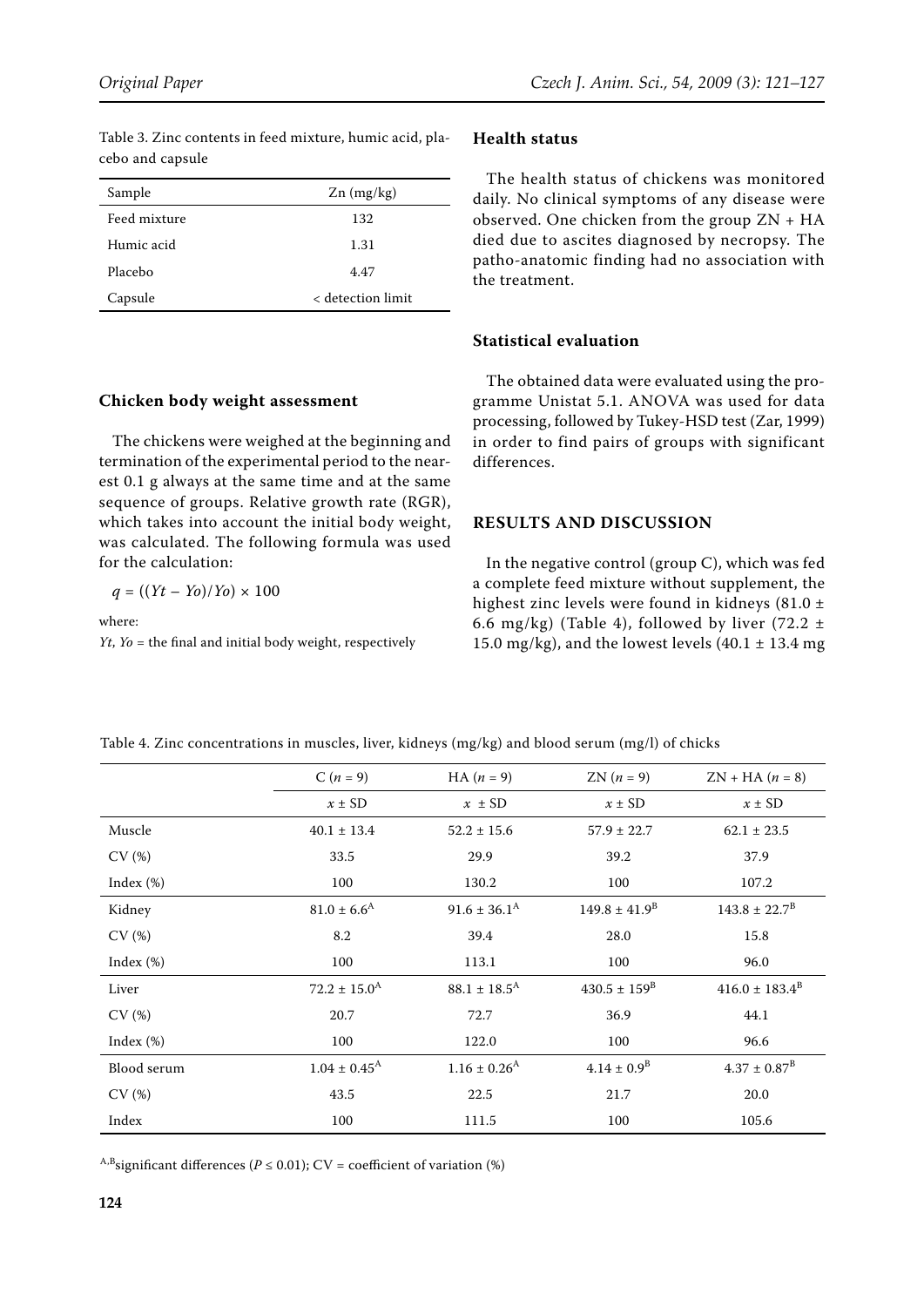per kg) were detected in muscle tissues. The preferential Zn deposition in kidneys and liver is in accordance with the data of Kottferová et al. (2002), who found Zn levels 12.83, 18.44 and 13.37 mg/kg in the wet samples of hind leg muscle, liver and kidneys, respectively. These values recalculated to dry matter basis correspond to our results. Concentrations reported for humans are similar to those found in our experiment: 54 mg/kg, 55 mg/kg and 60 mg/kg Zn in muscles, kidneys and liver, respectively (Lentner, 1981). The Zn levels detected in the negative control (group C) can be considered as a background commonly found in chicken broilers fed the complete feed mixtures supplemented with trace elements. The abovementioned Zn concentrations affected the levels detected in all experimental groups.

After humic acid treatment (group HA), the Zn level in muscle tissue, kidneys and liver increased by about 22% (Table 4). This finding is in contrast to the traditional general concept. Humic acids are weak organic acids that can bind metal cations. Many of the functional groups present in humic acids can act as ligands producing thus humic-metallic complexes. These bonds can be entered by Zn, Cu, Mn, Au, Fe, Al, Se, and also heavy metals such as Cd and Pb (Boyd et al., 1981; Senesi et al., 1985; König et al., 1986; Kang et al., 1991; Livens, 1991).

These complexes can be then released from the organisms into the environment. Ipek et al. (2008) found a significant increase in Fe plasma levels when HA was administered. Fe and Zn are known to be able to participate actively in the ligand formation with organic compounds and therefore, the ability of HA to act in a ligand former may explain their facilitatory action in inorganic ion transport through biological membranes (Addington and Schauss, 1999; Islam et al., 2005).

Treatment of the experimental groups of chickens (ZN and  $ZN$  + HA) with 240 mg Zn (600 mg)  $ZnSO_4$ ) per chicken and day caused an increase in Zn levels in all tissues under investigation. The mean Zn level in the group ZN was  $430.5 \pm 159$  mg per kg in liver, which is six times more compared to group C; the zinc level in kidneys was  $149.8 \pm$ 41.9, and  $57.9 \pm 22.7$  mg/kg in leg muscle.

The application of zinc sulphate and humic acid (group  $ZN + HA$ ) did not have any significant effect on Zn levels in all the investigated tissues. The mean zinc levels were 416.0 ± 183.4, 143.8 ± 22.7 and  $62.1 \pm 23.5$  mg/kg in liver, kidneys and leg muscle, respectively.

Of all the investigated groups, the highest Zn levels were found in liver in both experimental groups; lower levels were found in kidneys, and the lowest in leg muscle (Table 3). Zinc, similarly like copper,

|                      | $Cx \pm SD$<br>$(n = 9)$      | $H Ax \pm SD$<br>$(n = 9)$ | $ZNx \pm SD$<br>$(n = 9)$ | $ZN + HAx \pm SD$<br>$(n = 8)$ |
|----------------------|-------------------------------|----------------------------|---------------------------|--------------------------------|
| Total protein (g/l)  | $38.21 \pm 2.05$              | $38.25 \pm 10.91$          | $36.62 \pm 3.17$          | $38.73 \pm 4.85$               |
| Albumin $(g/l)$      | $21.41 \pm 2.14$              | $22.0 \pm 5.51$            | $20.75 \pm 2.47$          | $23.93 \pm 2.37$               |
| $ALP$ ( $\mu$ kat/l) | $15.87 \pm 4.62$              | $16.82 \pm 6.56$           | $25.18 \pm 11.20$         | $23.00 \pm 6.37$               |
| LDH (ukat/l)         | $9.49 \pm 5.14$               | $9.47 \pm 5.33$            | $10.60 \pm 4.00$          | $11.41 \pm 3.62$               |
| $AST$ ( $\mu$ kat/l) | $8.0 \pm 2.41$                | $9.07 \pm 3.77$            | $7.12 \pm 6.19$           | $4.99 \pm 1.55$                |
| Cholesterol (mmol/l) | $3.55 \pm 0.49^b$             | $3.63 \pm 0.54^b$          | $2.87 \pm 0.46^a$         | $3.33 \pm 0.69^b$              |
| TAG (mmol/l)         | $1.01 \pm 0.39$               | $0.87 \pm 0.38$            | $1.19 \pm 0.85$           | $1.01 \pm 0.26$                |
| Glucose (mmol/l)     | $14.42 \pm 0.58$ <sup>a</sup> | $14.73 \pm 1.77$           | $14.56 \pm 0.94$          | $16.06 \pm 1.47^b$             |
| Lactate (mmol/l)     | $9.16 \pm 2.08^a$             | $6.76 \pm 1.39^b$          | $7.43 \pm 1.90$           | $7.47 \pm 1.62$                |
| Calcium (mmol/l)     | $2.96 \pm 0.13$               | $3.0 \pm 0.14$             | $2.83 \pm 0.20^{\rm A}$   | $3.11 \pm 0.14^{\rm B}$        |
| Phosphorus (mmol/l)  | $2.30 \pm 0.14$               | $2.12 \pm 0.11$            | $2.11 \pm 0.26$           | $2.75 \pm 1.47$                |
| Magnesium (mmol/l)   | $1.19 \pm 0.08$               | $1.17 \pm 0.08$            | $1.16 \pm 0.17$           | $1.22 \pm 0.08$                |

Table 5. Levels of selected biochemical parameters in the blood serum of chickens

<sup>A,B</sup>significant differences ( $P < 0.01$ ); <sup>a,b</sup>significant differences ( $P < 0.05$ )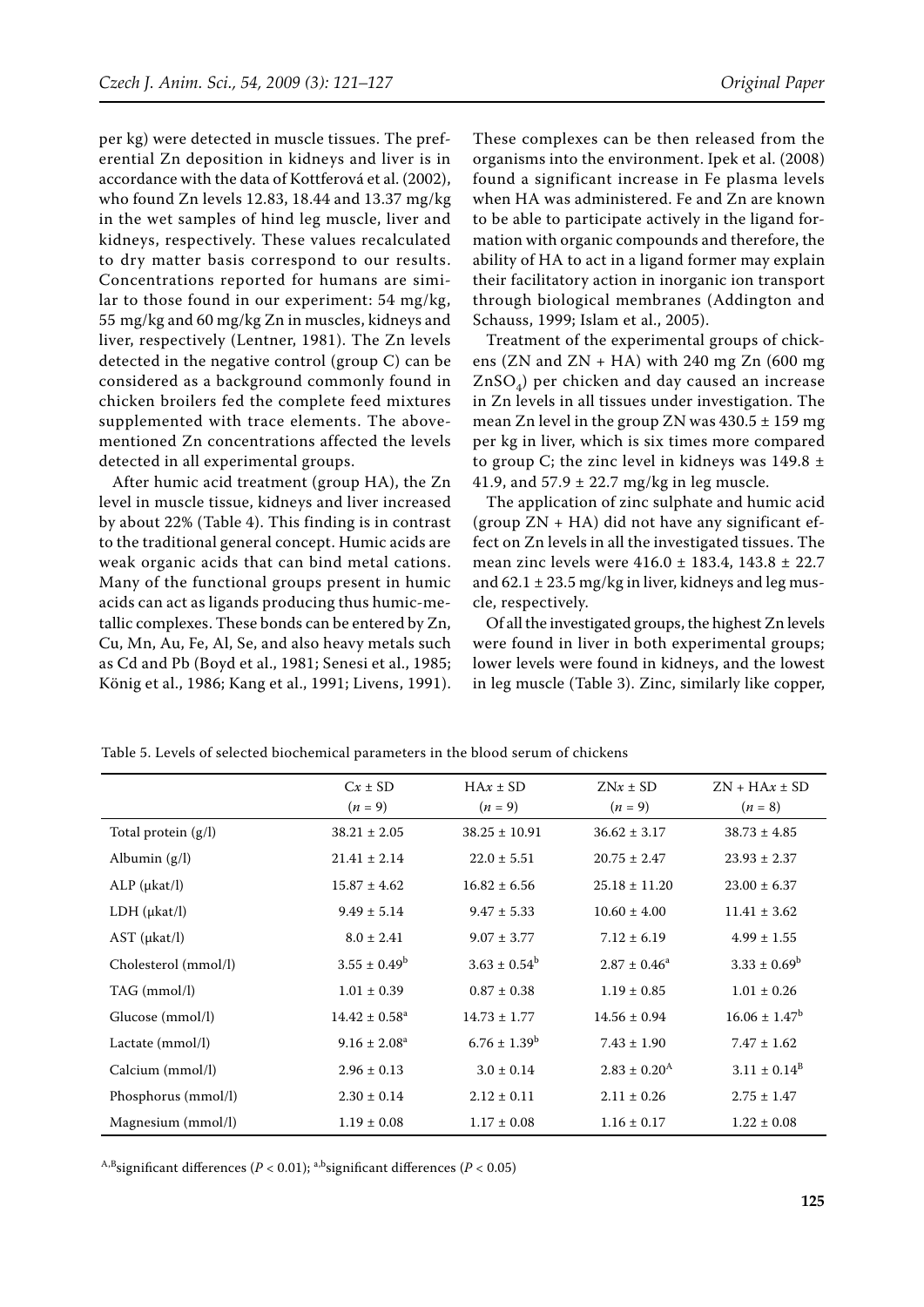|                        | C<br>$(n=9)$      | <b>HA</b><br>$(n=9)$ | ZN<br>$(n=9)$     | $ZN$ + $HA$<br>$(n=8)$ |
|------------------------|-------------------|----------------------|-------------------|------------------------|
| Live body weight 9.3.  | $2433 \pm 264.5$  | $2.521 \pm 266.1$    | $2.352 \pm 384.3$ | $2651 \pm 309$         |
| CV(%)                  | 10.9              | 10.6                 | 16.28             | 11.7                   |
| Live body weight 22.3. | $3259 \pm 381.6$  | $3414 \pm 343.2$     | $2716 \pm 581.6$  | $3196 \pm 494.2$       |
| CV(%)                  | 11.7              | 10.1                 | 21.41             | 15.46                  |
| RGR(%)                 | 33.9              | 35.4                 | 15.5              | 20.6                   |
| Live body weight gain  | $825.8 \pm 171.7$ | $892.9 \pm 136.9$    | $346.1 \pm 247.5$ | $544.4 \pm 311.5$      |
| CV(%)                  | 20.8              | 15.3                 | 71.51             | 57.2                   |

Table 6. Body weight of chickens and the weight gain (g)

RGR  $(\%)$  = relative growth rate; CV  $(\%)$  = coefficient of variation

accumulates predominantly in liver and kidneys, forming a resource that can be mobilized (Falandysz et al., 1991; Miles et al., 1998; Sadoval et al., 1999), which is in accordance with our results.

Blood serum levels of Zn were similar in the group C and HA (1.04  $\pm$  0.45 and 1.16  $\pm$  0.26 mg/l); significantly higher levels ( $P \le 0.01$ ) were found in the group ZN  $(4.14 \pm 0.9)$  as well as in ZN + HA  $(4.37 \pm 0.87 \text{ mg/l})$ . Absorption is based on a rapid Zn penetration into the cells of the intestinal mucus and relatively slow transport into the blood. In blood, zinc is bound to plasma (especially to proteins) in 75%, to erythrocytes in 22%, and to leucocytes in 3% (Prasad, 1982).

The selected parameters of metabolism in chickens (Table 5) ranged within the reference limits (Meluzzi et al., 1992) and are in accordance with the data found by Demeterova and Mariscakova (2006) after the application of humic substances. The cholesterol level was significantly lower (*P* < 0.05) in the group ZN compared to the groups C, HA and ZN + HA, which agrees with the results of Rashtchizadeh et al. (2008), who found the antiatherogenic effect of zinc in the presence of copper.

There were significant differences in Ca levels between group ZN and  $ZN$  + HA ( $P$  < 0.05) with higher Ca levels in the group supplemented with HA. Contrary to our results, Rath et al. (2006) found that, besides other parameters, Ca had a tendency to decrease in broiler chickens fed diets supplemented with humic acid.

Mean initial body weight was taken into account by the calculation of relative growth rate over the experimental period. The RGR values in groups C and HA differed only slightly (33.9 vs. 35.4); they were lower in groups  $ZN$  and  $ZN$  + HA (15.5 vs. 20.6) (Table 6). With respect to the duration of the experimental period and no significant differences, the effect of Zn and HA treatment cannot be evaluated unambiguously.

### **REFERENCES**

- Addington A., Schauss A. (1999): Peat-derived organic humifulvate concentrate. Available at: http:/www.fda. gov/ohrms/dockets/dockets/95s0316/rpt0091\_01.pdf.
- Anonymous (1997): Antimicrobial Feed Additives. Report from the Commission on Antimicrobial Feed Additives. Ministry of Agriculture, Stockholm, Sweden.
- Anonymus (1999): EMEA Committee for Veterinary Medical Products. Humic acids and their sodium salts. Available at: http:/www.eudra.org/emea.htlm
- Boyd S.A., Sommers L.E., Nelson D.W., West D.X. (1981): The mechanism of copper (II) binding by humic acid: an electron spin resonance study of a copper (II)-humic acid complex and some adducts with nitrogen donors. Soil Science Society of America Journal, 45, 745–749.
- Demeterová M., Marisčáková R. (2006): The effect of probiotic and humates on some performance and metabolic variables in broiler chickens. In: Proceedings Days of Nutrition and Veterinary Dietetics VII. Košice, Slovak Republic, 198–201.
- Falandysz J. (1991): Manganese, copper, zinc, iron, cadmium, mercury and lead in muscle meat, liver and kidneys of poultry, rabbit and wheel slaughtered in the northern part of Poland. Food Additives and Contaminations, 8, 71–83.